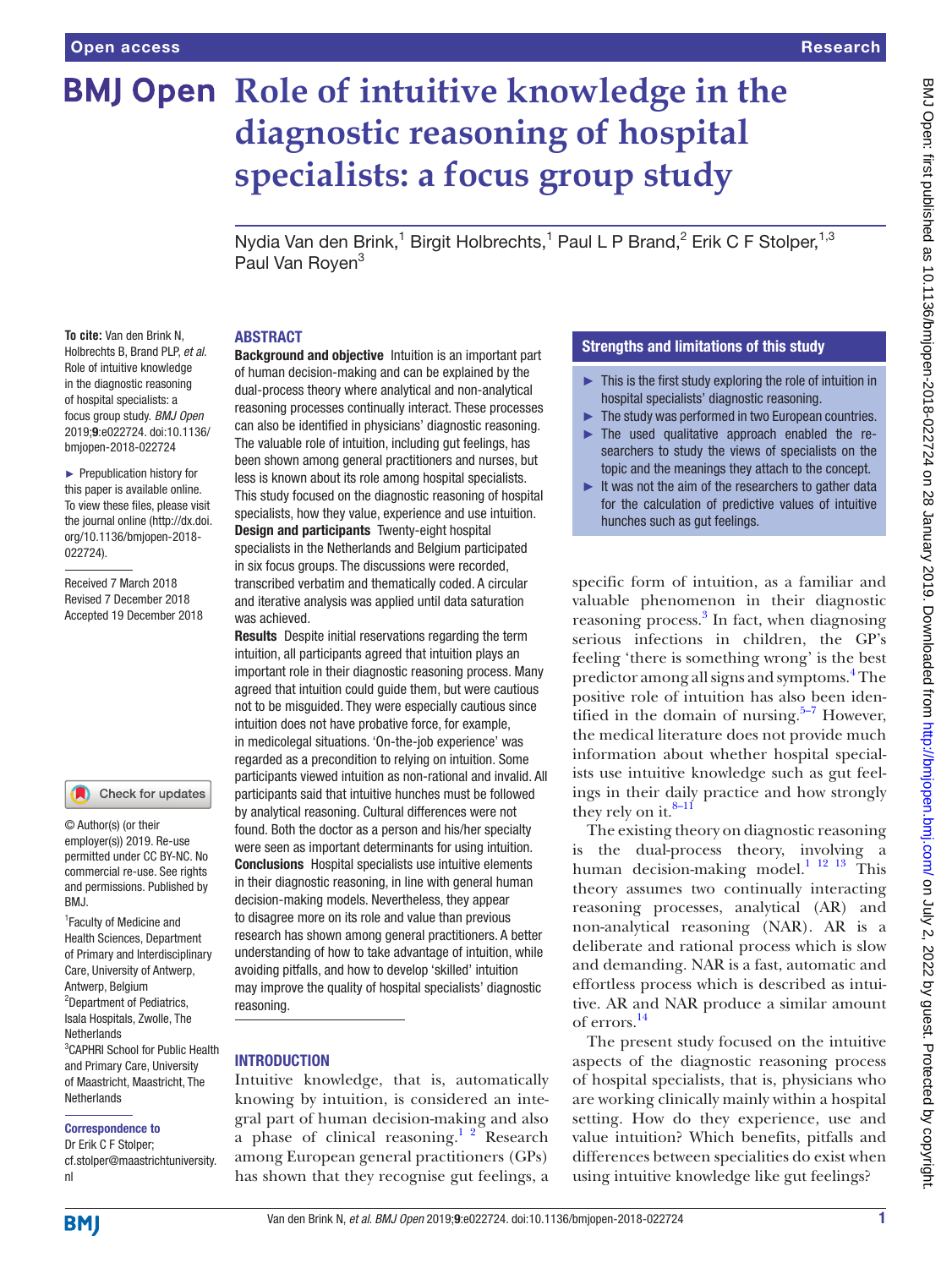Box 1 Topic quide

► Triggers of intuition ► Relying on intuition

<span id="page-1-0"></span>ition and gut feelings

► Description of non-analytical reasoning, and more specifically intu-

**METHODS** 

# A qualitative descriptive study design was used, exploring the views of specialists about diagnostic reasoning and intuitive knowledge, and the meanings they attach to these concepts.<sup>15–17</sup> Data were collected via focus groups, moderated by expert interviewers and two specifically trained medical students, using a topic guide ([box](#page-1-0) 1). Three focus groups were organised in the Netherlands and three in Flanders, the Dutch-speaking part of Belgium, among a purposeful sample of 28 hospital specialists. The recruited participants were those specialists who are the first to see a patient at a hospital (see [table](#page-1-1) 1). They often make quick assessments of the seriousness of a patient's situation in which intuitive knowledge ► Interaction between intuition and analytical processes ► Balance between intuition and analytical processes ► Determining factors of intuition ► Differences between specialties Table 1 Participant specifications Date **Location Participants**

Internal medicine, paediatrics, cardiology, neurology, emergency

#### medicine, pulmonology 2 29 Jan 2014 NL 8  $\beta$ : 2 ♀: 6 Cardiology, endocrinology, gastroenterology and hepatology, general surgery, infectious diseases, neurology, paediatrics, psychiatry 3 23 Jun 2014 NL 3  $\sqrt{3}$ : 2 ♀: 1 Dermatology, nephrology, neurology 4 16 Mar 2015 BE 5 3 ♀: 2 Abdominal surgery, emergency medicine, neurology, neurosurgery, paediatrics 5 22 Oct 2015 BE 4  $\beta$ : 2 ♀: 2 Hepatobiliary, transplantation and endocrine surgery, neurosurgery, psychiatry, sexology 6 15 Dec 2015 BE 2  $\beta$ : 2 **Emergency**

<span id="page-1-1"></span>28 Nov 2013 NL 6 ∂: 1

♀: 5

♀: 0

medicine

BE, Belgium; NL, Netherlands.

may play a recognisable role.<sup>[8](#page-6-4)</sup> After each focus group session, the script was adapted to elicit more explanations or to address other topics in the next groups.

Audio recordings of all discussions were transcribed verbatim and checked for errors. Data analysis was initiated with open coding. The code books, created by the Dutch and Flemish researchers, were compared and merged after consensus was reached. Based on these primary codes, a common code book was developed, with the following categories: the description of intuition, determining factors, specialty, medical education, gut feelings and others. These categories were created to support further coding and analysis of the data. A circular and iterative process was applied using cross-analysis of observed recurrent trends and codes. This circular process was terminated when data saturation was achieved. The following themes emerged during the final analysis: terminology, trust in intuition, the intuitive process, determining factors, differences and similarities between specialties, defensive medicine, medical education and differences between the two countries. All data were analysed using the NVivo software package. The coding and analysis process was performed separately by the two first authors, at that time final year medical students doing a research elective, and checked by the two last authors.

# Patient and public involvement statement

There were no patients or public involved.

# **RESULTS Terminology**

# All participants recognised that intuitive knowledge was part of their diagnostic reasoning process (quote 1.1; see [table](#page-2-0) 2), but the way they phrased it varied, for example, it is something that just arises in you, or it is like fuzzy logic. They described intuition as a subconscious and associative process. Several, sometimes vague, terms were used as synonyms, such as feeling, intuition and gut feelings (quote 1.2). Some hospital specialists used the term pattern recognition to indicate intuition (quote 1.3).

# Trust in intuition

All participants recognised intuitive knowledge in their diagnostic reasoning process, but their views on this concept varied widely. Some specialists said they relied strongly on their intuition, while others were quite mistrusting (quotes 2.1–2.2). Some participants said that intuition, gut feelings and NAR are only based on feelings, and therefore unreliable (quote 2.3). Most of the participants, however, saw intuition as something positive, providing added value to their diagnostic process (quote 2.4). Most specialists agreed that their first hypothesis, based on intuition, usually did not differ much from their final diagnosis, which meant that their intuition had high validity (quote 2.5). A widely discussed pitfall was that intuition can be coloured by prejudice (quote 2.6). Tunnel vision and premature closure were other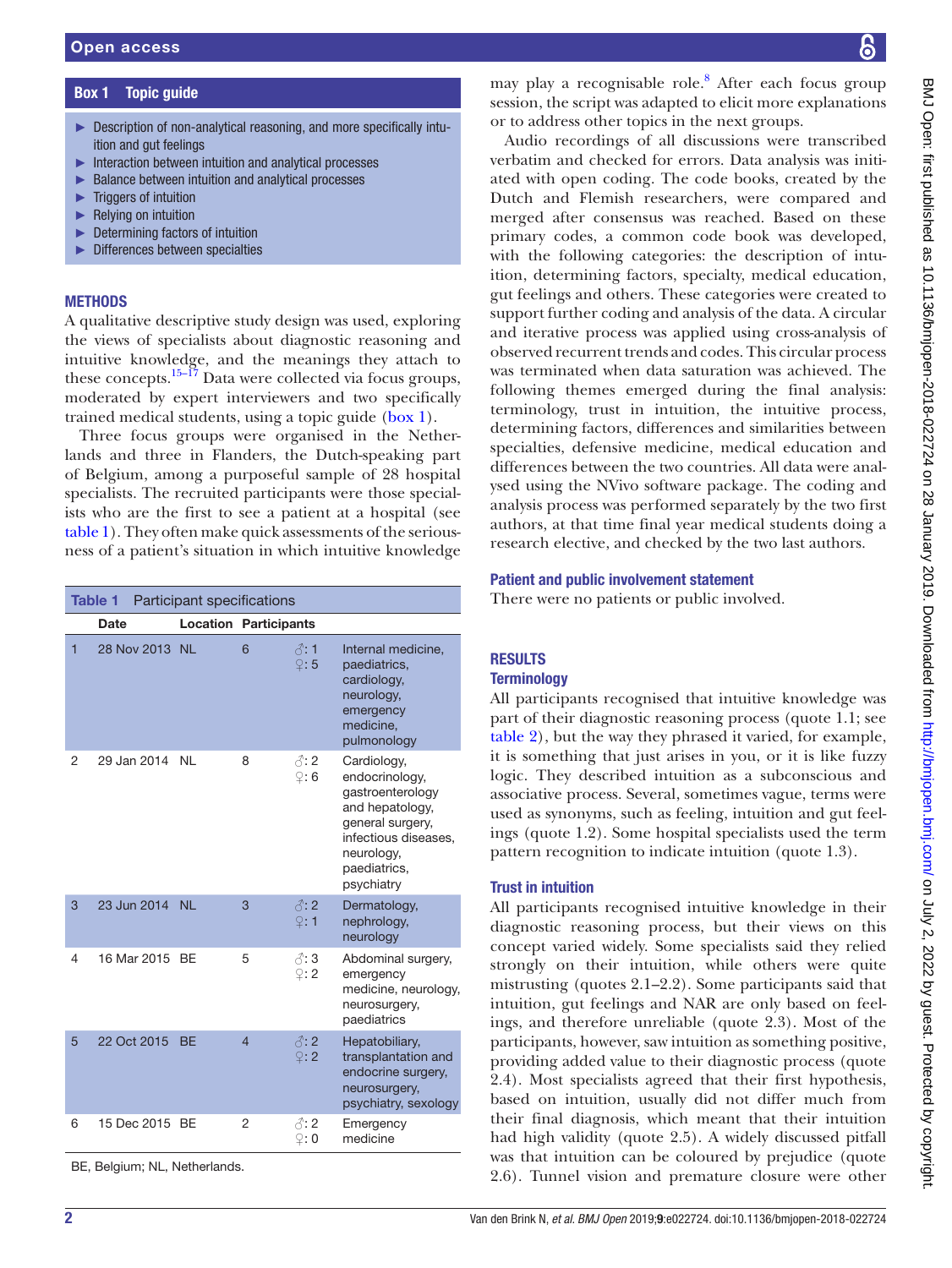<span id="page-2-0"></span>

| <b>Table 2</b> Quotes                            |                       |                                                                                                                                                                                                                                                                                                                                                                                                                                                  |
|--------------------------------------------------|-----------------------|--------------------------------------------------------------------------------------------------------------------------------------------------------------------------------------------------------------------------------------------------------------------------------------------------------------------------------------------------------------------------------------------------------------------------------------------------|
|                                                  | <b>Focus</b><br>group | Quote                                                                                                                                                                                                                                                                                                                                                                                                                                            |
| Description intuition                            |                       |                                                                                                                                                                                                                                                                                                                                                                                                                                                  |
| 1.1                                              | NL <sub>2</sub>       | We all have this, if we first meet a patient, those first couple of<br>seconds that you see somebody, you get a feeling of whether<br>the situation is serious or not, alarming or not.                                                                                                                                                                                                                                                          |
| 1.2                                              | NL <sub>2</sub>       | Yes, when you mention intuitive thinking I obviously immediately<br>think about my professional domain and about gut feeling.                                                                                                                                                                                                                                                                                                                    |
| 1.3                                              | NL <sub>3</sub>       | For me the word intuition is more erm something that<br>doesn't rely on knowledge or experience, but more a sort of<br>feeling, and to me what you're referring to, and what I mean, is<br>not a feeling but pattern recognition.                                                                                                                                                                                                                |
| Relying on intuition                             |                       |                                                                                                                                                                                                                                                                                                                                                                                                                                                  |
| 2.1                                              | NL 1                  | Well, at a certain moment you feel this is what it is, more or less,<br>and that's a feeling I have very strongly with patients and //atthe<br>hospital I rely on my feelings well for about 80%.                                                                                                                                                                                                                                                |
| 2.2                                              | BE <sub>3</sub>       | I also distrust it. I do use it, but I also distrust it, right?                                                                                                                                                                                                                                                                                                                                                                                  |
| 2.3                                              | NL <sub>3</sub>       | Some of us in the group are very allergic to the word gut<br>feelings. They think that as a doctor you can't use that term. But<br>at the same time, I think that everyone knows that it does exist.                                                                                                                                                                                                                                             |
| 2.4                                              | BE <sub>2</sub>       | It offers a certain advantage I think. You argue more correctly if<br>you also use that intuition.                                                                                                                                                                                                                                                                                                                                               |
| 2.5                                              | NL <sub>2</sub>       | Yes, I don't experience a discrepancy either between the initial<br>gut feeling, or whatever you want to call it, and what comes out<br>in the end.                                                                                                                                                                                                                                                                                              |
| 2.6                                              | BE <sub>2</sub>       | I actually agree with what you say about the initial thought being<br>biased, that gut feeling, by what you know before the patient<br>enters, by what you saw in C2M (electronic medical record), by<br>what the secretary has said when introducing the patient, by<br>what you might have heard from the GP on the phone. So, you<br>often get a biased picture.                                                                              |
| 2.7                                              | BE <sub>2</sub>       | Then you tell yourself I can skip that clinical examination,<br>because last time nothing came out.                                                                                                                                                                                                                                                                                                                                              |
| Intuition in the process of diagnostic reasoning |                       |                                                                                                                                                                                                                                                                                                                                                                                                                                                  |
| Presentation of intuition                        |                       |                                                                                                                                                                                                                                                                                                                                                                                                                                                  |
| 3.1                                              | BE <sub>2</sub>       | Even if you just hear a story from an assistant //Then the first<br>thing is that there is something in in your guts, something that<br>says this is alarming or reassuring. And then you listen very<br>critically, to the whole story By also building up a systemic<br>picture.                                                                                                                                                               |
| Triggers of intuition                            |                       |                                                                                                                                                                                                                                                                                                                                                                                                                                                  |
| 3.2                                              | BE <sub>2</sub>       | But well, observations are always partly intuitive, aren't they?<br>You first look at what is going on with the person in front of you.<br>What he's saying. I think it's like that in all specialities. You don't<br>immediately work systematically.                                                                                                                                                                                           |
| 3.3                                              | <b>BE1</b>            | There's a lot more involved then. What does the patient look<br>like? At that moment it's a kind of multisensory experience.<br>What does the patient look like? How is his breathing, and<br>you listen to that for a while. Yes, there's a lot more to it than<br>listening to their story on the phone. On the phone, it's purely<br>factual, based on a number of questions. If you can actually see<br>the patient, it's totally different. |
| Intuition provides guidance                      |                       |                                                                                                                                                                                                                                                                                                                                                                                                                                                  |
| 3.4                                              | NL <sub>2</sub>       | But the intuition helps you, gives you guidance.                                                                                                                                                                                                                                                                                                                                                                                                 |

BMJ Open: first published as 10.1136/bmjopen-2018-022724 on 28 January 2019. Downloaded from http://bmjopen.bmj.com/ on July 2, 2022 by guest. Protected by copyright. BMJ Open: first published as 10.1136/bmjopen-2018-022724 on 28 January 2019. Downloaded from <http://bmjopen.bmj.com/> on July 2, 2022 by guest. Protected by copyright.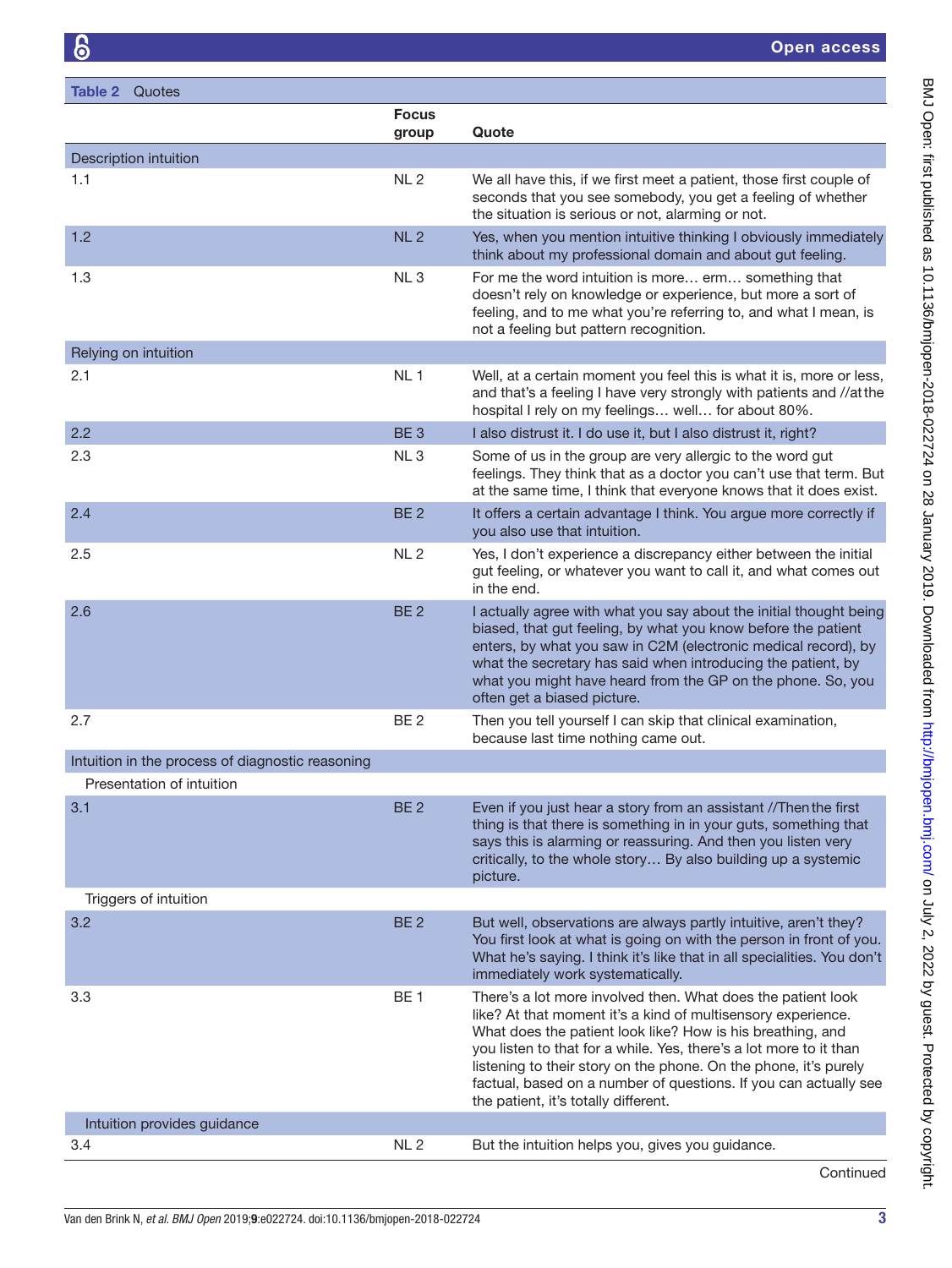Table 2 Continued

|                                                   | <b>Focus</b><br>group | Quote                                                                                                                                                                                                                                                                                                                                                                                                                              |
|---------------------------------------------------|-----------------------|------------------------------------------------------------------------------------------------------------------------------------------------------------------------------------------------------------------------------------------------------------------------------------------------------------------------------------------------------------------------------------------------------------------------------------|
| 3.5                                               | NL <sub>1</sub>       | That's how I've spared a hundred children some complicated<br>investigation.                                                                                                                                                                                                                                                                                                                                                       |
| NAR is followed by AR                             |                       |                                                                                                                                                                                                                                                                                                                                                                                                                                    |
| 3.6                                               | BE <sub>3</sub>       | I often find it an important tool at the start, but it's never going<br>to be the only factor in the eventual conclusion and the eventual<br>decision on the diagnosis and therapy for the patient.                                                                                                                                                                                                                                |
| Interaction and balance between NAR and AR        |                       |                                                                                                                                                                                                                                                                                                                                                                                                                                    |
| 3.7                                               | BE <sub>2</sub>       | You have to find the balance between intuition and systematic<br>approach.                                                                                                                                                                                                                                                                                                                                                         |
| 3.8                                               | BE <sub>3</sub>       | I think it's obvious that at busy moments, simply because<br>there's no other option, you sometimes have to rely on gut<br>feelings. Even if it's only because you don't have time for<br>analytical reasoning.                                                                                                                                                                                                                    |
| 3.9                                               | BE <sub>3</sub>       | But I'm convinced that experienced emergency specialists<br>regularly rely on their gut feelings, to make a quick first<br>assessment of the degree of urgency. Maybe even more than in<br>other disciplines.                                                                                                                                                                                                                      |
| Determinants of intuition                         |                       |                                                                                                                                                                                                                                                                                                                                                                                                                                    |
| 4.1                                               | NL <sub>2</sub>       | Because intuition is made up of experience and knowledge.                                                                                                                                                                                                                                                                                                                                                                          |
| 4.2                                               | BE <sub>2</sub>       | I think some doctors who are less able to rely on that<br>experience, on that intuition, they have to fall back on<br>systematics. And so as you gain more experience, you can let<br>go of that to some extent.                                                                                                                                                                                                                   |
| Differences and similarities between specialities |                       |                                                                                                                                                                                                                                                                                                                                                                                                                                    |
| 5.1                                               | NL <sub>1</sub>       | I always think, cardiology is of course a very different discipline,<br>because we have, I believe, something like ten illness scripts,<br>yes and I just check them all. Could it be this, or that? And we<br>can actually image everything, so we can often figure it out.                                                                                                                                                       |
| 5.2                                               | BE <sub>2</sub>       | Subjectivity plays an important part, so you automatically start<br>to make more use of the intuitive. (a psychiatrist)                                                                                                                                                                                                                                                                                                            |
| 5.3                                               | BE <sub>3</sub>       | No, but general practitioners also need to deal with a different<br>form of uncertainty, and are not held to account for that, the way<br>it happens at a hospital. GPs are able to work with uncertainties.<br>And that's a lot more difficult for a hospital doctor.                                                                                                                                                             |
| 5.4                                               | BE 3                  | A necessary condition for using intuition is, for example,<br>empathy. So the better you're able to understand what the<br>patient means or feels, the better of course you can assess the<br>situation //There are people who are simply purely scientifically<br>oriented and have no empathic ability. Those are people who<br>are less likely to develop this kind of intuition, or they develop it<br>in a less valuable way. |
| Defensive medicine                                |                       |                                                                                                                                                                                                                                                                                                                                                                                                                                    |
| 6.1                                               | BE <sub>2</sub>       | That [I've made this decision based on my intuition] is not<br>something you can say before a court, right?                                                                                                                                                                                                                                                                                                                        |
| 6.2                                               | BE <sub>3</sub>       | And of course in situations where you don't yet have the<br>experience, you'll need to rely on the evidence to some extent,<br>and after you have gained the experience, you still have to<br>keep looking at the evidence from the literature, and maintain a<br>balance between the two.                                                                                                                                         |
| <b>Medical education</b>                          |                       |                                                                                                                                                                                                                                                                                                                                                                                                                                    |
|                                                   |                       |                                                                                                                                                                                                                                                                                                                                                                                                                                    |

Continued

BMJ Open: first published as 10.1136/bmjopen-2018-022724 on 28 January 2019. Downloaded from http://bmjopen.bmj.com/ on July 2, 2022 by guest. Protected by copyright. BMJ Open: first published as 10.1136/bmjopen-2018-022724 on 28 January 2019. Downloaded from <http://bmjopen.bmj.com/> on July 2, 2022 by guest. Protected by copyright.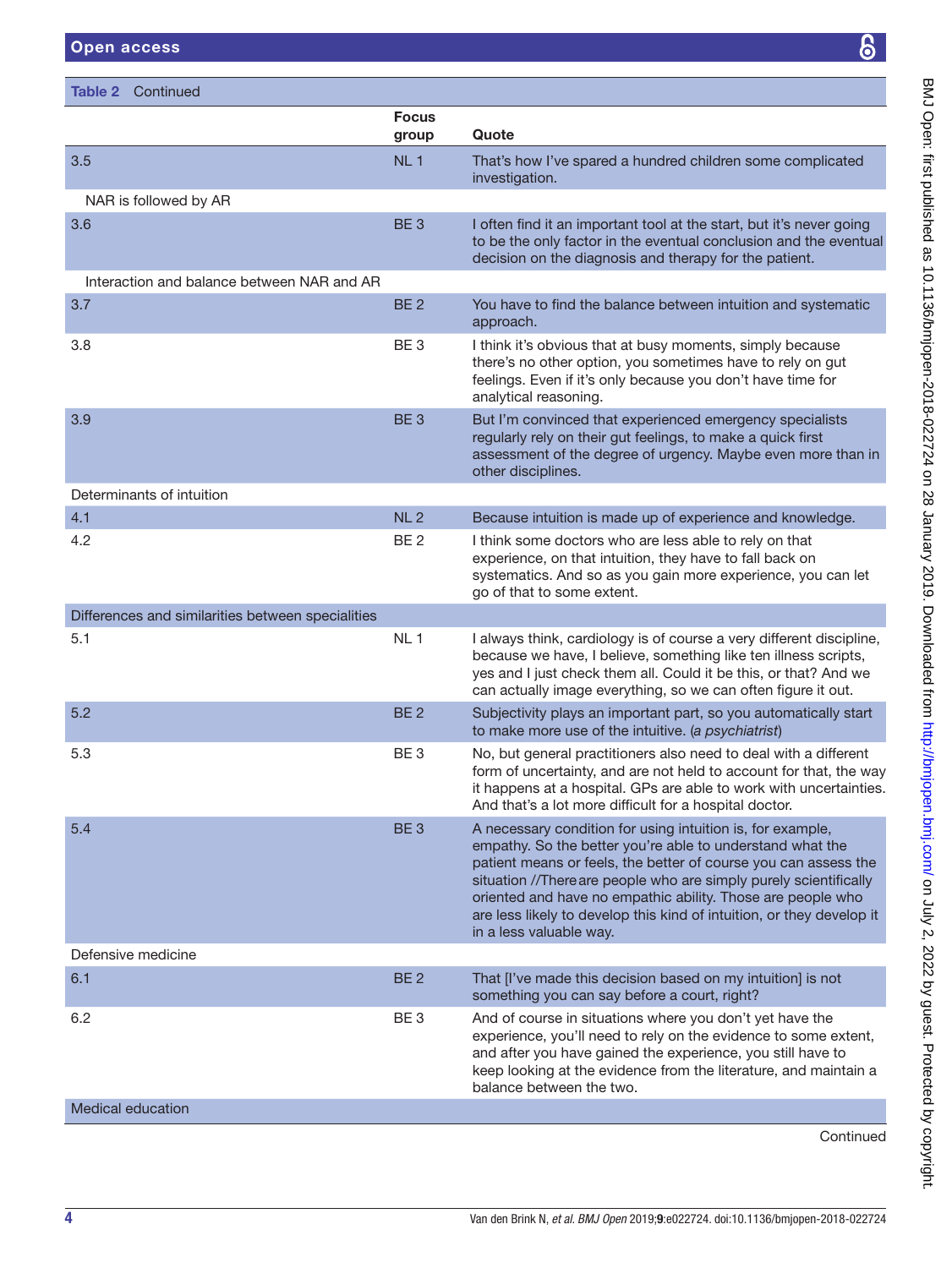| Continued<br>Table 2 |                       |                                                                                                                                                                                                                                                                                                                                                                               |
|----------------------|-----------------------|-------------------------------------------------------------------------------------------------------------------------------------------------------------------------------------------------------------------------------------------------------------------------------------------------------------------------------------------------------------------------------|
|                      | <b>Focus</b><br>group | Quote                                                                                                                                                                                                                                                                                                                                                                         |
| 7.1                  | NL <sub>1</sub>       | Yes, that's exactly when you have to check, I think always, or<br>occasionally, why do I get this feeling, right? And that's what's<br>so good about a hospital like this, that there is a trainee doctor<br>sitting beside you. And when you tell them it's this or that, you<br>need to explain why you get that feeling.                                                   |
| 7.2                  | <b>BE1</b>            | It should encourage you to recognise that feeling that arises<br>and then to think right, I need to do something about this, in the<br>sense of further reflection or especially thinking why do I get<br>this feeling with this particular patient? //In my case, that often<br>induces me to broaden my scope or to discuss it with someone<br>else or consult another book |
| 7.3                  | BE <sub>2</sub>       | When trainees see patients they get feedback on their findings.<br>I think that's very important. Also with regard to this intuitive<br>thinking. But I think, erm, what you could also do in their training<br>is emphasise its value more.                                                                                                                                  |

AR, analytical reasoning; BE, Belgium; GP, general practitioner; NAR, non-analytical reasoning; NL, Netherlands.

examples of biases which could lead to missing a diagnosis. Some specialists pointed out that they should also be on the alert for a false sense of reassurance by overestimating themselves (quote 2.7).

## Intuitive process

The participants described intuition as presenting itself during the first contact with a patient, for example, by recognising previously encountered disease patterns or getting a good or a bad feeling when seeing a patient or hearing their story (quote 3.1). A sense of alarm was said to be triggered by signals emerging from the patient's story or their symptoms and signs. Something does not fit was how this was expressed. The intuitive process often involves automatically perceived findings (quote 3.2). One specialist described it as a multisensory experience of intuitively received impressions of the patient (quote 3.3).

Intuitively generated working hypotheses may steer the further diagnostic process and treatment (quote 3.4). Some participants stated that this type of reasoning saved a lot of unnecessary investigations (quote 3.5).

All participants said that intuition was an important tool for starting the diagnostic process, but that the final diagnosis would never be solely based on it. Intuition had to be followed by analytical reasoning (quote 3.6). The participants stated that diagnostic reasoning in fact meant balancing between intuitive and analytical reasoning processes (quote 3.7). Solely using analytical reasoning is not possible due to lack of time (quote 3.8), while solely using intuition would lack substantiation (quote 3.6). The balance and interaction depended on the situation or context (quote 3.9). A sense of alarm, encountering insecurities or vague symptoms, would ensure that a doctor is on his/her guard and will investigate further, while a sense of reassurance can lead to 'watchful waiting'.

# Determining factors

Medical knowledge and experience were often mentioned together as the basis for developing intuition (quote 4.1). The participants mentioned experience as the most important determining factor, more specifically 'on-the-job experience' and learning from one's own mistakes. The less experienced a physician is, the more analytical his/her approach will be. Some participants indicated that younger doctors do not, and according to some should not, trust their gut feelings as much and will therefore consult a specialist-tutor for further guidance (quote 4.2).

# Differences and similarities between specialties

Although all participants recognised the role of intuitive knowledge in their diagnostic process, doctors in the various specialties differed in the way they reached a diagnosis. The more general a specialty is, such as internal medicine or emergency medicine, the greater the role of intuition. In situations where timely decisions could be lifesaving, intuitive knowledge was regarded as a major source of judgement (quote 3.9). By contrast, some specialities, with a limited set of diagnoses, did not need intuition frequently (quote 5.1). Paediatrics and psychiatry are examples of a specialties in which intuition seems to play a major role because of its more subjective nature (quote 5.2). According to the specialists, the use of intuition is more accepted and appropriate among GPs, who see a large number of patients with very different problems and often vague symptoms in a short time (quote 5.3). GPs' gut feelings were generally regarded as valuable for hospital specialists. Although a specialist's domain is an important determining factor of their use of intuition, their personality and empathic capabilities (quote 5.4) also play a role. One participant viewed empathy as a prerequisite for the use of intuition. Additionally, we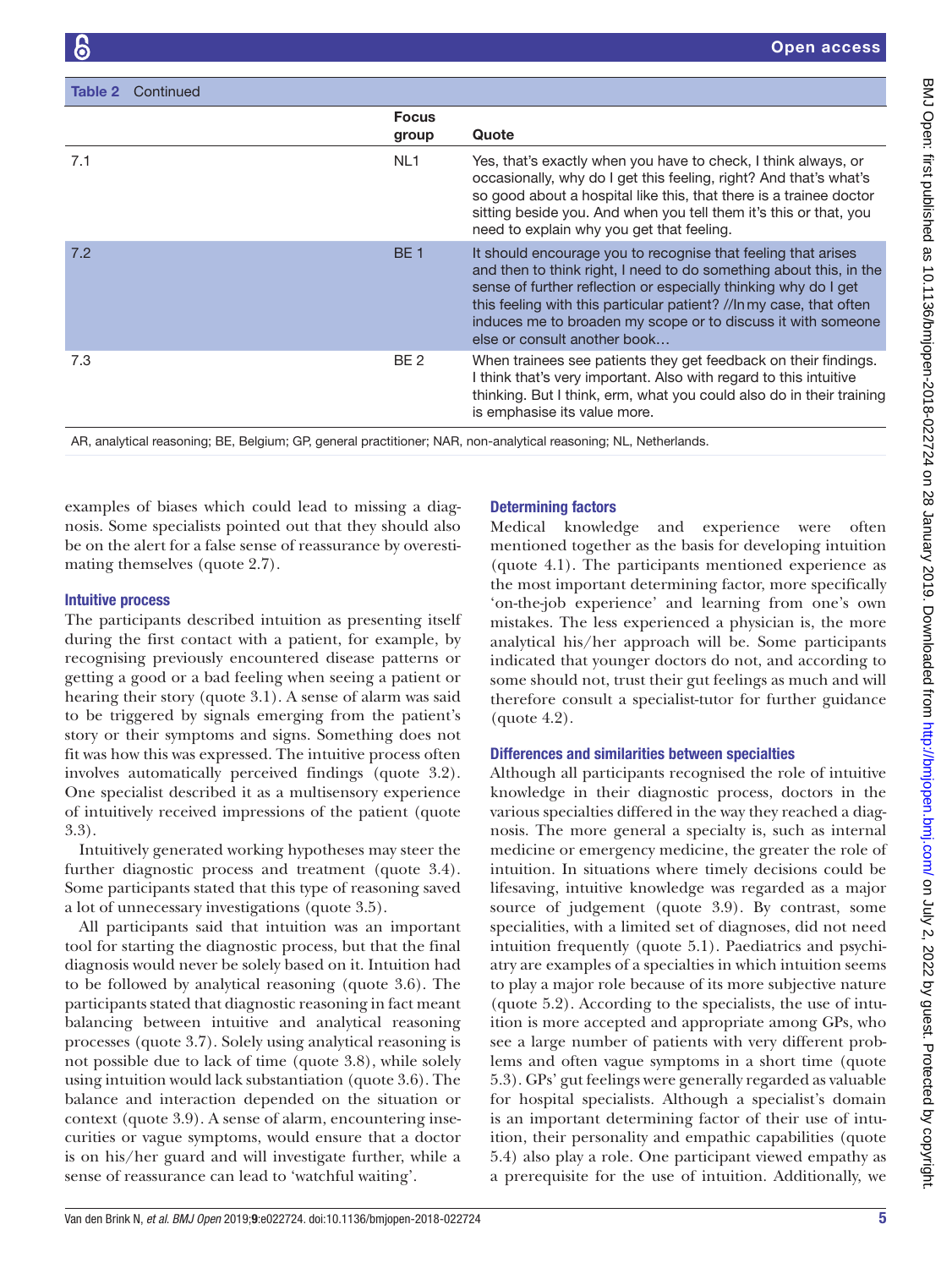found that specialists working in the same domain still differed considerably in their views on intuition.

#### Defensive medicine

According to the participants, society will not accept decisions based purely on intuition; substantiation is needed. Some participants indicated that they underpinned their intuitively gained hypotheses with rational arguments as a form of protection against accusations made by colleagues or charges brought by the legal authorities (quote 6.1). Evidence-based medicine (EBM) was viewed as useful in this respect. According to some specialists, however, EBM is not always applicable in daily practice, and there should be a balance between EBM and other types of reasoning (quote 6.2).

#### Medical education

Intuition as a component of medical education was a much-discussed subject. There was agreement that the development of intuition cannot be taught theoretically. 'On-the-job experience' was viewed as an important factor to acquire intuitive knowledge (quote 4.1). Helpful approaches include making trainees aware of their gut feelings, and making them look for triggering cues explaining the sense of alarm, as well as self-reflection, direct feedback in the workplace and experienced colleagues thinking along with them (quotes 7.1–7.3).

#### Differences between the two countries

A comparison of the way hospital specialists in Belgium and the Netherlands value, experience and use intuition revealed no differences of importance. The only differences we noticed were the reservations about certain terms used in the introduction. In the Netherlands, when using the term non-analytical reasoning, some participants in the first group showed resistance 'since specialists should think analytically'. In the next two Dutch groups, we used the term intuition during the introduction, leading to an open discussion without problems. In Flanders, to avoid the same misunderstanding as in the Netherlands, we started by asking for descriptions of their diagnostic reasoning process. Participants from Flanders expressed reservations against the term intuition. They mentioned medicolegal aspects frequently (quotes 6.1–6.2). In the Netherlands, these aspects were hardly discussed.

## **DISCUSSION**

This focus group study has shown that intuitive reasoning processes play an important role in the diagnostic reasoning of hospital specialists. Despite certain initial reservations towards the term gut feelings, many participants agreed that their intuition did guide them but they were careful not to be misguided. They were especially cautious since intuition does not have probative force, for instance in medicolegal situations. Although opinions concerning the validity of intuition varied, the majority viewed intuition as offering added value. Intuition acts

as a guide in the diagnostic process or as a trigger for further investigations making fast decisions possible when needed and reducing unnecessary investigations. Most medical specialists used a mixture of intuitive and analytical reasoning in their diagnostic process, but the balance between the two approaches was influenced by specialty and personality.

This study was conducted in two countries, in several hospitals, and involved a large variety of specialities, thus providing a broad view of the perceptions and use of intuition in the Dutch-speaking countries. Although some focus groups only included a small number of participants, this led to more in-depth conversations. As potential participants for the focus groups, we purposefully sampled those specialists who have the first contact in hospital with the patient implying a larger number of possible diagnoses. Future research among groups of specialists who do not have the first contact with patients could reveal how intuitive reasoning processes in general play in hospital specialists.

Similar results on the value and experience of intuitive knowledge have been reported in the PhD thesis by the philosopher Van Droogenbroeck.[18](#page-7-1) Her ethnographic study concluded that most hospital specialists initially 'fly by the auto pilot' and that a large amount of 'tacit knowledge' is involved in the diagnostic process. A physician's knowledge can be conceptualised as a rich network with many interlinked knowledge nodes. Most of the physician's knowledge is tacit, but can often be retrieved easily and mobilised. It is induced initially for the greater part by unconsciously perceived cues in a specific medical problem resulting in a recognised pattern or triggering a sense of alarm, or by causal reasoning.<sup>13</sup> 19 Relevant tacit knowledge becomes mostly automatically conscious knowledge (NAR) and therefore available for analysis of the medical problem (AR). It depends on the quality of the physician's knowledge and expertise how accurate and effective this automatic retrieval process of relevant knowledge will work out. $20$  Sometimes one cue is enough to point to the correct solution, but more often different cues make sense only in the context of each other. $21$ Despite the involvement of a lot of tacit knowledge in the diagnostic process, hospital specialists still expressed reservations about it. The fact that our results match those by Van Droogenbroeck substantiates the validity and the importance of our findings.

Studies previously performed among GPs have yielded similar findings.<sup>[3](#page-6-1)</sup> Whereas GPs mainly talk about gut  $f$ eelings, $3$  the hospital specialists used a variety of terms and seemed to have more reservations about the terms intuition, gut feelings and NAR, and also more often mentioned the possible negative consequences of intuitive reasoning processes. In general, they did agree on the determinants and triggers of intuitive reasoning processes, viz. 'on-the-job experience', personality, and recognising a picture/or signs and symptoms that do or do not fit. While GPs stressed the important role of contextual information in the diagnostic process,<sup>[3](#page-6-1)</sup> this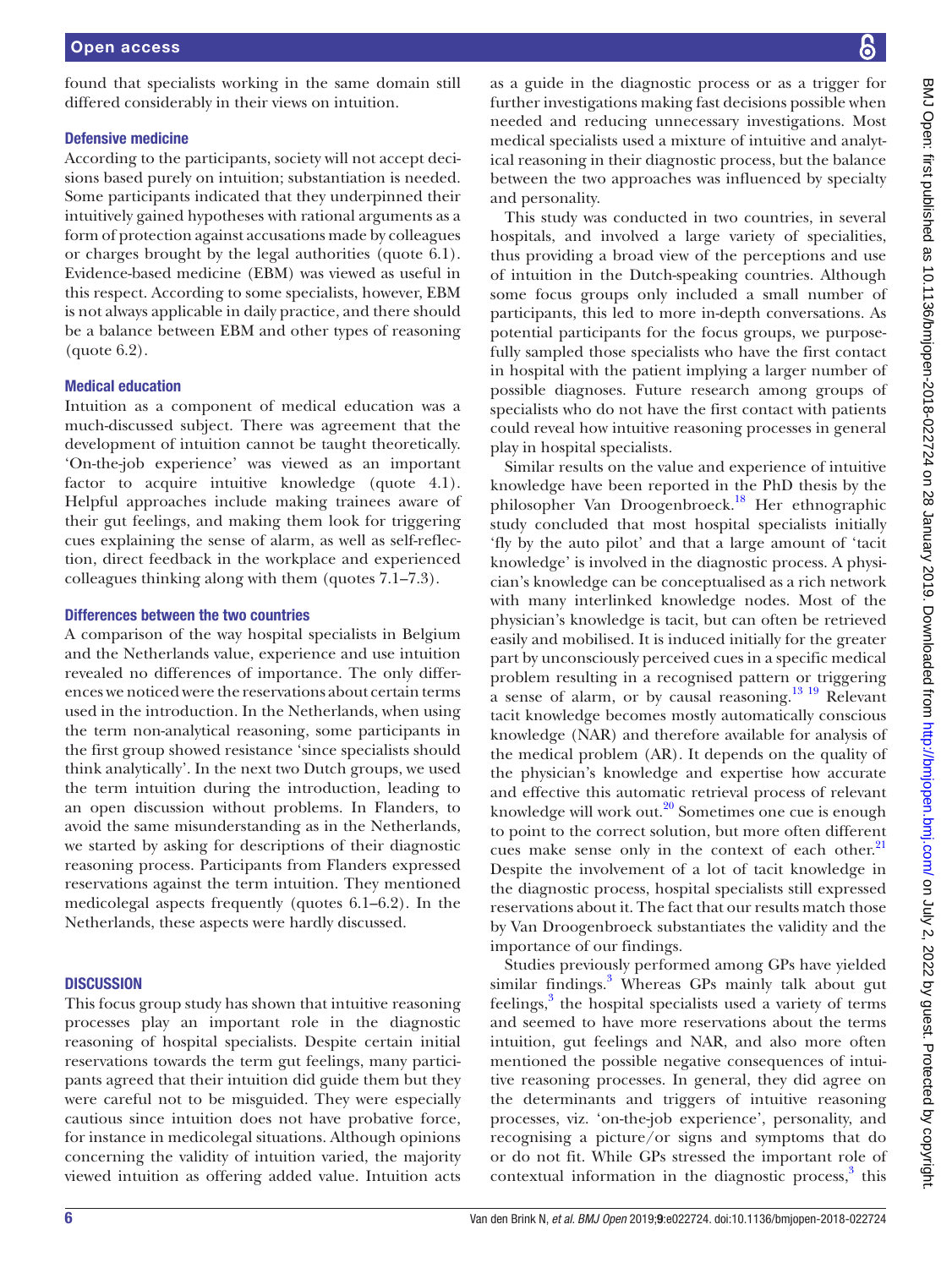was hardly mentioned by the hospital specialists, who emphasised experience instead. The diagnostic processes of both GPs and hospital specialists consists of an interaction between intuitive and analytical processes, as described in the dual-process theory.<sup>3 13</sup> Among GPs, a gut feeling confirms whether the GP is on the right track or warns them that taking action is necessary.[13](#page-6-6) A sense of alarm triggers a GP or hospital specialist to be on his/her guard.<sup>[3](#page-6-1)</sup> Most hospital specialists, however, agreed that a hypothesis based on intuition must be followed by analytical reasoning and thus substantiated by further investigations. GPs use gut feelings more as a compass, steering them through uncertain and complex situations and busy office hours.<sup>[3](#page-6-1)</sup>

Nevertheless, there is still much controversy about the use of intuition in the medical world,  $22^{22}$  even though current insights show that everybody uses a combination of intuitive and analytical reasoning and that so-called 'skilled intuition' can be trusted. $24-26$  In any case, young doctors can be made aware of these current insights during their training. GPs are more positive than specialists about the possibility of including intuition in medical education.<sup>[3](#page-6-1)</sup> Sharing the insights gained in the present study could help optimise the development of intuitive reasoning processes in the training of residents.

Self-reflection in the diagnostic phase, and quick and expert feedback from experienced colleagues pertaining to intuitive reasoning processes can improve the quality of their training and improve medical care. $27$  Learning to optimise the interaction between intuitive and analytical processes may be the best way to prevent diagnostic errors. This approach perfectly matches the EBM concept, which is all about integrating the best available evidence, the doctor's knowledge and experience, and the patient's preferences[.28](#page-7-7) Implementing intuition in the training of residents is consistent with the educational point of view arguing for the recognition of tacit knowledge and corresponding theories[.18](#page-7-1) Lastly, accepting intuition as an important and valuable part of diagnostic reasoning can help it gain more recognition. Decisions made by Dutch medical disciplinary tribunals show that intuition is viewed by these colleges as part of the professional standards for  $dotors<sup>29</sup>$  underlining the importance of gaining more recognition for intuition in medicolegal contexts.

A remarkable observation we made was that the terminology regarding intuitive processes remains vague; different terms were being used as synonyms, and there were different interpretations for the same words. Based on the results of similar research done among  $\text{GPs},^{30}$ a Delphi procedure among hospital specialists could lead to a more precise and valid description of intuitive processes in a hospital setting. This will increase the feasibility of implementing intuition in residency training and start future additional research. Although a precise definition of intuitive processes in hospital settings is lacking on until now, ignoring the outcome of these processes instead of integrating them in diagnostic reasoning might be a more important problem. In conclusion,

intuitive knowledge plays an undeniable part in diagnostic reasoning of physicians, evidently also in hospital settings. A better understanding of how to take advantage of intuition, while avoiding pitfalls, and how to develop 'skilled' intuition may improve the quality of hospital specialists' diagnostic reasoning.

Acknowledgements Our thanks go out to all participants of the focus groups, to the moderators Ina Brouwer and Jessica Fraeyman, to medical undergraduate students Janieke Stoeten, Sofie de Groen and Anne Schuurman.

Contributors NVdB: collecting of the data, analysis, drafting the manuscript, final approval. BH: collecting of the data, analysis, drafting the manuscript, final approval. PLPB: collecting of the data, analysis, drafting the manuscript, final approval. ECFS: conducting the study design, collecting of the data, analysis, drafting the manuscript, final approval. PVR: conducting the study design, analysis, drafting the manuscript, final approval.

Funding The authors have not declared a specific grant for this research from any funding agency in the public, commercial or not-for-profit sectors.

Competing interests None declared.

Patient consent for publication Not required.

Provenance and peer review Not commissioned; externally peer reviewed.

Data sharing statement All data—the six transcripts, the code book and the results of the thematic analysis—are available for sharing via the corresponding author.

Open access This is an open access article distributed in accordance with the Creative Commons Attribution Non Commercial (CC BY-NC 4.0) license, which permits others to distribute, remix, adapt, build upon this work non-commercially, and license their derivative works on different terms, provided the original work is properly cited, appropriate credit is given, any changes made indicated, and the use is non-commercial. See: [http://creativecommons.org/licenses/by-nc/4.0/.](http://creativecommons.org/licenses/by-nc/4.0/)

#### **REFERENCES**

- <span id="page-6-0"></span>Kahneman D. A perspective on judgment and choice: mapping bounded rationality. *[Am Psychol](http://dx.doi.org/10.1037/0003-066X.58.9.697)* 2003;58:697–720.
- 2. Monteiro S, Norman G, Sherbino J. The 3 faces of clinical reasoning: epistemological explorations of disparate error reduction strategies. *[J Eval Clin Pract](http://dx.doi.org/10.1111/jep.12907)* 2018;24:666–73.
- <span id="page-6-1"></span>3. Stolper E, van Bokhoven M, Houben P, *et al*. The diagnostic role of gut feelings in general practice. A focus group study of the concept and its determinants. *[BMC Fam Pract](http://dx.doi.org/10.1186/1471-2296-10-17)* 2009;10:17.
- <span id="page-6-2"></span>4. Van den Bruel A, Aertgeerts B, Bruyninckx R, *et al*. Signs and symptoms for diagnosis of serious infections in children: a prospective study in primary care. *[Br J Gen Pract](http://www.ncbi.nlm.nih.gov/pubmed/17727746)* 2007;57:538–46.
- <span id="page-6-3"></span>5. Chilcote DR. Intuition: a concept analysis. *[Nurs Forum](http://dx.doi.org/10.1111/nuf.12162)* 2017;52:62–7.
- 6. Melin-Johansson C, Palmqvist R, Rönnberg L. Clinical intuition in the nursing process and decision-making—a mixed-studies review. *[J](http://dx.doi.org/10.1111/jocn.13814)  [Clin Nurs](http://dx.doi.org/10.1111/jocn.13814)* 2017;26:3936–49.
- 7. Richards K. Intuition: a powerful self-care tool for a life that thrives. *Nurs Econ* 2015;33:285–7.
- <span id="page-6-4"></span>8. Wiswell J, Tsao K, Bellolio MF, *et al*. "Sick" or "not-sick": accuracy of System 1 diagnostic reasoning for the prediction of disposition and acuity in patients presenting to an academic ED. *[Am J Emerg Med](http://dx.doi.org/10.1016/j.ajem.2013.07.018)* 2013;31:1448–52.
- 9. Calder LA, Forster AJ, Stiell IG, *et al*. Experiential and rational decision making: a survey to determine how emergency physicians make clinical decisions. *[Emerg Med J](http://dx.doi.org/10.1136/emermed-2011-200468)* 2012;29:811–6.
- 10. Mamede S, Schmidt HG, Rikers RM, *et al*. Breaking down automaticity: case ambiguity and the shift to reflective approaches in clinical reasoning. *[Med Educ](http://dx.doi.org/10.1111/j.1365-2923.2007.02921.x)* 2007;41:1185–92.
- 11. Sibbald M, Sherbino J, Preyra I, *et al*. Eyeballing: the use of visual appearance to diagnose 'sick'. *[Med Educ](http://dx.doi.org/10.1111/medu.13396)* 2017;51:1138–45.
- 12. Pelaccia T, Tardif J, Triby E, *et al*. An analysis of clinical reasoning through a recent and comprehensive approach: the dual-process theory. *[Med Educ Online](http://dx.doi.org/10.3402/meo.v16i0.5890)* 2011;16:5890.
- <span id="page-6-6"></span>13. Stolper E, Van de Wiel M, Van Royen P, *et al*. Gut feelings as a third track in general practitioners' diagnostic reasoning. *[J Gen Intern Med](http://dx.doi.org/10.1007/s11606-010-1524-5)* 2011;26:197–203.
- <span id="page-6-5"></span>14. Norman GR, Monteiro SD, Sherbino J, *et al*. The causes of errors in clinical reasoning: cognitive biases, knowledge deficits, and dual process thinking. *[Acad Med](http://dx.doi.org/10.1097/ACM.0000000000001421)* 2017;92:23–30.

BMJ Open: first published as 10.1136/bmijopen-2018-022724 on 28 January 2019. Downloaded from http://bmjopen.bmj.com/ on July 2, 2022 by guest. Protected by copyright BMJ Open: first published as 10.1136/bmjopen-2018-022724 on 28 January 2019. Downloaded from <http://bmjopen.bmj.com/> on July 2, 2022 by guest. Protected by copyright.